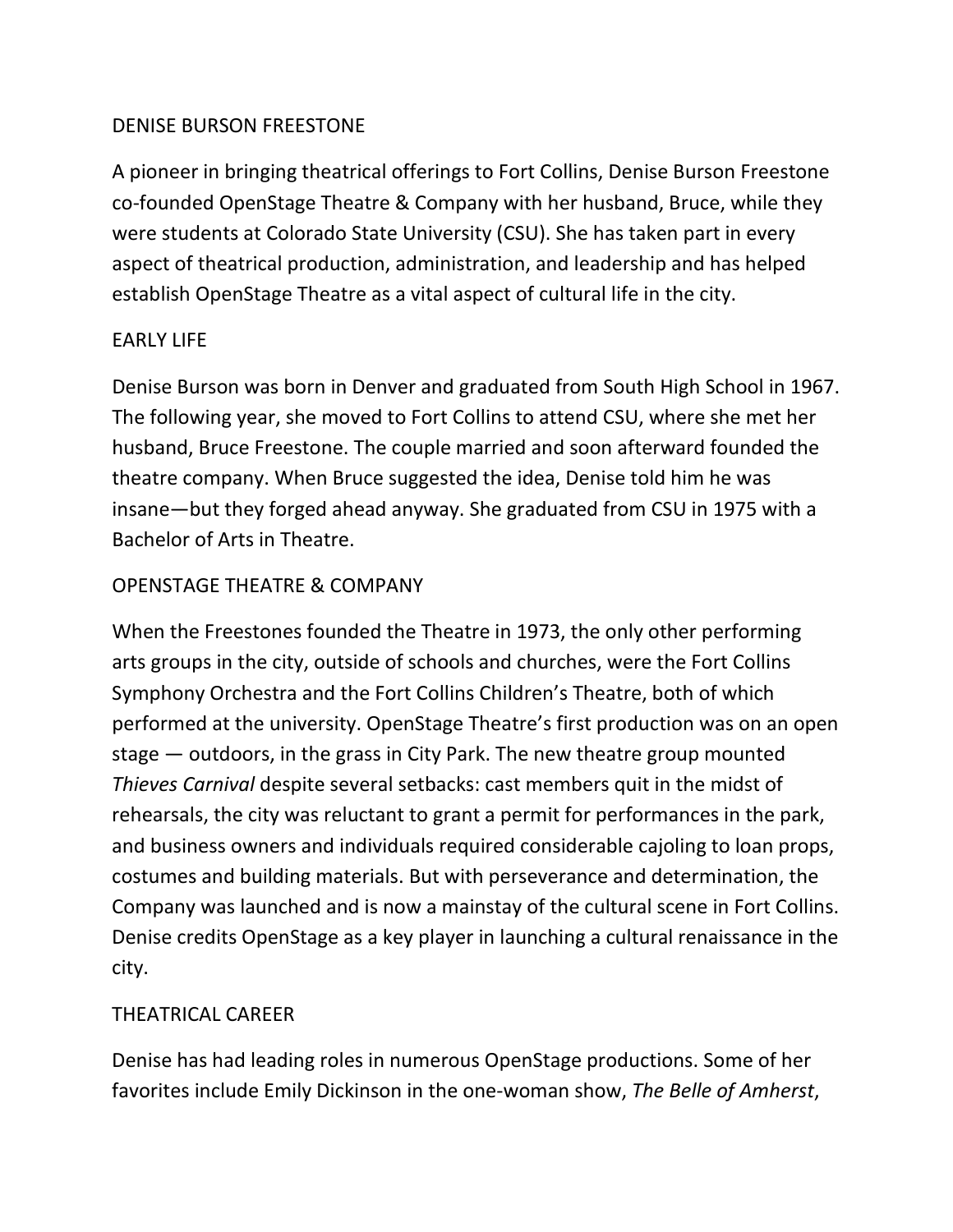which she presented throughout the state for two decades as part of the Colorado Endowment for the Humanities Chautauqua program; Lady Macbeth in *Macbeth*, Dotty in *Noises Off*; Violet Weston in *August: Osage County*; Professor Vivian Bearing in *Wit*; Hannah Pitt/Ethel Rosenberg/Roy Cohn's Doctor/the Rabbi Isidor Chemelwitz/the World's Oldest Living Bolshevik in *Angels in America;* and Amanda Wingfield in *The Glass Menagerie*. Denise has also directed extensively, as well as designing sets and producing plays. Some directing credits include *Men On Boats, The Tempest, The Three Musketeers, The Comedy of Errors, The Taming of the Shrew, Proof, The Threepenny Opera,* and *A Midsummer Night's Dream*. In the 1990s, she served as assistant director of the CSU Institute for Women and Leadership. Although retired, Denise and Bruce are still integrally involved in OpenStage Theatre.

### HONORS AND AWARDS

OpenStage has received numerous prestigious awards including the Governor's Award for Excellence in the Arts and the Colorado Henry Award for Outstanding Regional Theatre. Denise has been honored as a *BizWest* magazine Woman of the West and a Colorado Woman of Influence, among others.

### HER LEGACY

Denise initiated a theatre that creates a space where ethnic, social and religious boundaries dissolve in the joy of performing and the satisfaction of having touched people's lives. The pleasures and rewards audiences gain from seeing the performances add immeasurably to her enduring contributions.

*"We firmly believe, indeed we know from our hearts and our experience, that the communion between Artist and Audience – the sharing in the power of theatrical story – alters the very fabric of our community. Our Artists and Audience take the tears and laughter, revelations and inspiration of the theatrical magic into the larger community, and by doing so, they broaden the depth and understanding of the entity that is Fort Collins and nurture and strengthen our city's civility, compassion, and conscience."* -Denise Burson Freestone